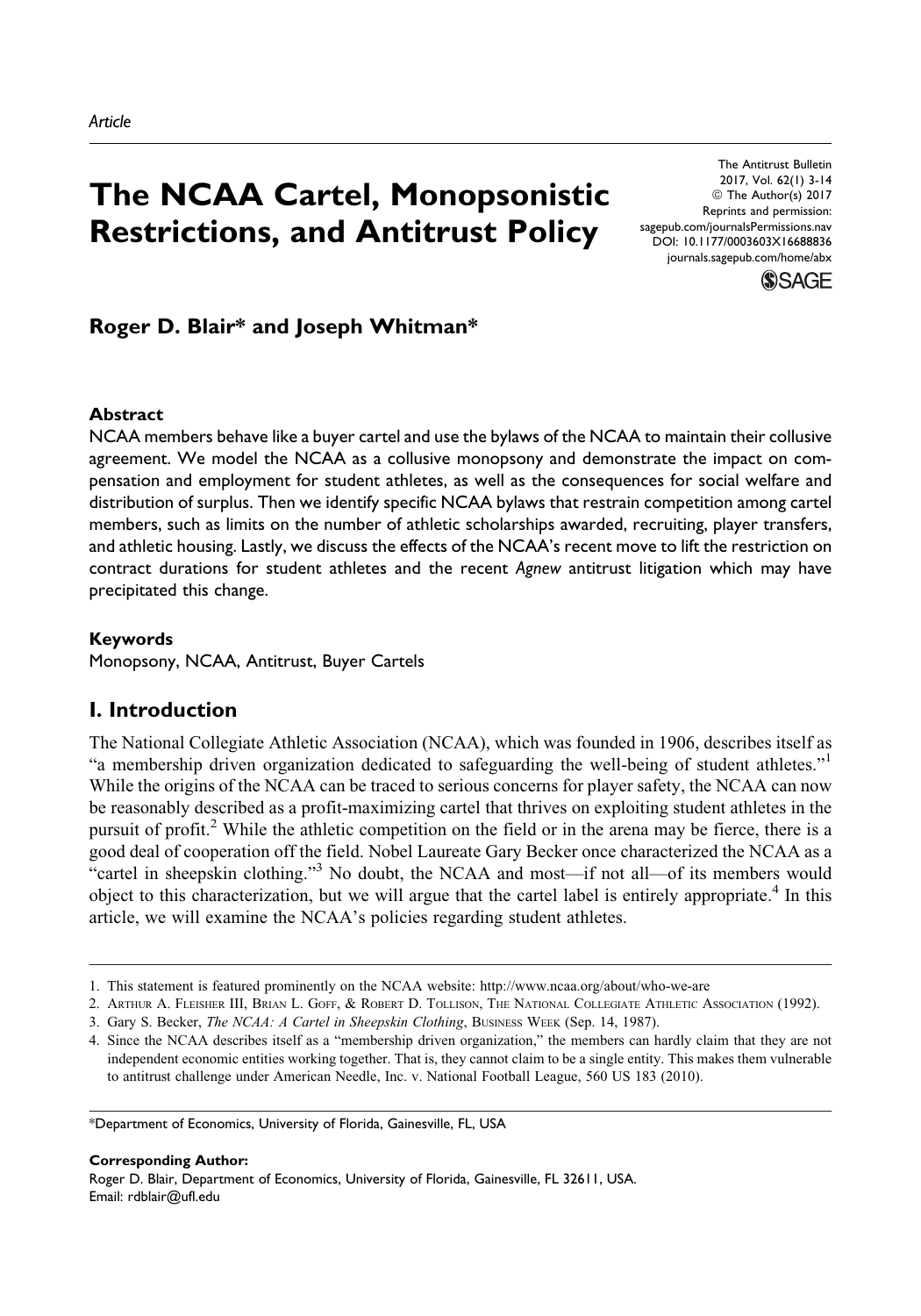In Section II, we review the economics of buyer cartels. In doing so, we identify the impact on the number of student athletes employed and their compensation. We also identify the impact on social welfare as well as the distributional effects of the cartel restrictions. In Section III, we enrich the simple model developed in the previous section and outline the restraints necessary to prevent nonprice competition from dissipating the cartel profits. In Section IV, we turn our attention to one specific restraint involving contract duration. We also review legal challenges and the reasons for their ultimate failure. In Section V, we explore the paucity of public antitrust enforcement and the seeming futility of private enforcement. Finally, in Section VI, we close with some concluding remarks.

# II. The NCAA Cartel

Our thesis is that the NCAA members act collusively in their dealings with student athletes. In short, they behave like a buyer cartel and use the NCAA to organize and monitor their conduct. As we will see, the members submit to the NCAA's punishment for violating the terms of their collusive agreement. The economic theory of collusive monopsony provides an excellent description of the behavior of the NCAA and its members.<sup>5</sup>

Suppose that a group of independent firms decide to collude in the labor market rather than in the output market. The Cartel's profit function can be written as:

$$
\Pi = pQ(L, K) - w(L)L - rK,
$$

where  $\Pi$  is profit, p is the output price, Q is output,  $Q(L, K)$  is the production function, L is labor, K is capital, w is the wage rate of labor, and r is the total rental rate of capital. We assume that the supply of labor is positively sloped and, therefore, we note that  $w = w(L)$  and  $dw/dL > 0$ .

In order to maximize profit, the cartel will operate where the  $\frac{\partial \pi}{\partial L} = 0$  and  $\frac{\partial \pi}{\partial K} = 0$ . The first order condition of interest is:

$$
\frac{\partial \pi}{\partial L} = p \frac{\partial Q}{\partial L} - \left[ w + L \frac{dw}{dL} \right] = 0.
$$

The first term,  $p\frac{\partial Q}{\partial L}$ , is the marginal revenue product of labor. The second term,  $w + L\frac{dw}{dL}$ , is the marginal factor cost of labor. Thus, profit maximization for the cartel requires hiring that quantity of labor where the marginal revenue product (MRP) equals the marginal factor cost (MFC).

Contrast this with the result if the labor market was perfectly competitive. Total industry output would be given by the equality of market demand and labor supply. The cartel's MRP is effectively the market demand, so equilibrium in the labor market occurs where

#### $MRP = w(L)$ .

Notice that  $MFC > w$  because the term  $L \cdot dw(L)/dL$  is always positive due to monotonicity. This implies less labor is employed by the monopsonist cartel than otherwise would be employed in a competitive labor market. This deviation from competition in the labor market has consequences for social welfare, which we examine below. It also has distributive consequences.

These results can be illustrated in Figure 1. The left-hand panel shows market demand for labor (MRP), which is the horizontal sum of the individual firm's MRP. The industry supply is denoted by S. The competitive wage and employment level are  $w_1$  and  $L_1$ , respectively. The cartel recognizes that it can improve profits by reducing employment and thereby reduce the wage. Profit maximization leads to employing  $L_2$  where MRP equals MFC. The wage is depressed to  $w_2$ .

<sup>5.</sup> For an extensive look at buyer cartels, see ROGER D. BLAIR & JEFFREY L. HARRISON, MONOPSONY IN LAW AND ECONOMICS (2010); and Roger D. Blair & Wenche Wang, Buyer Cartels and Private Antitrust Enforcement (2016) (unpublished manuscript).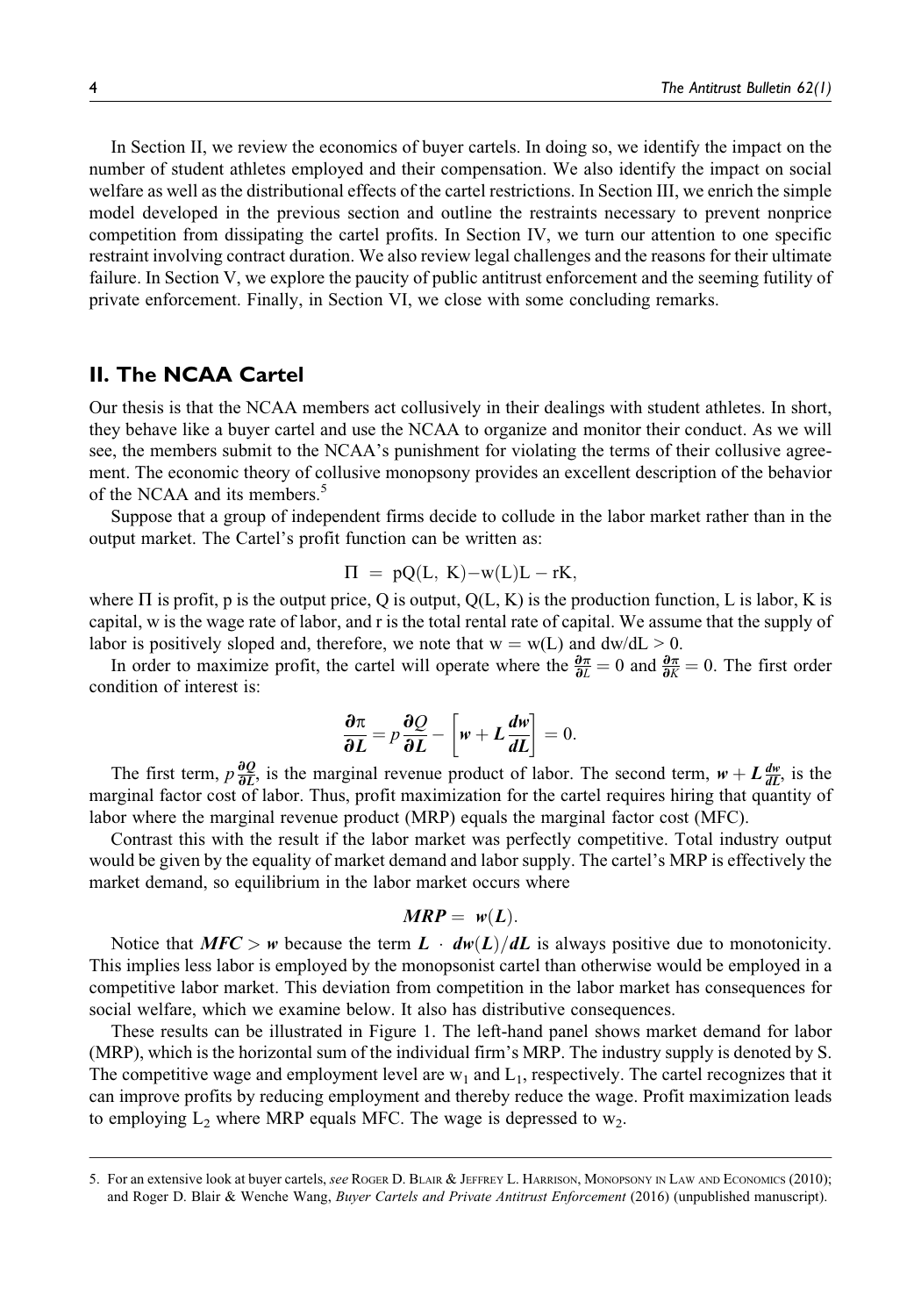

#### Figure 1.

The right-hand panel of Figure 1 depicts the situation for an individual firm. At the cartel's profit maximizing wage, the firm's marginal revenue product (mrp) exceeds the wage. This, of course, means that the firm has an incentive to expand—rather than restrict—employment. All firms share this incentive. If they all try to expand employment, the wage will rise rather than fall. Consequently, each firm must be limited in its hiring decision to  $\vert_2$ , which is equal to  $(1/n)L_2$ , where n is the number of firms. In other words, each firm can hire its fair share of the total labor  $(L_2)$ .

#### Welfare and Distribution

The cartel generates a deadweight social welfare loss by restricting employment. As shown previously, the marginal revenue product is higher than the wage at the monopsony equilibrium. This means an additional unit of labor produces more value than it costs. Put differently, the marginal value to society generated by employing an additional unit of labor is greater than its associated marginal cost.

This is illustrated graphically in Figure 2. In the competitive equilibrium, the triangle  $aw_1b$  is the total surplus to the buyers (the firms), while the triangle  $w_1cb$  is the total surplus of the sellers (labor). Compare this to the monopsony equilibrium. Now the buyer (the cartel) receives the surplus equal to the area  $a w_2 df$ . Labor now receives the lower triangle  $w_2 cf$  in surplus. The shaded triangle  $dfb$  represents the deadweight social welfare loss created by the cartel's monopsony power. This area is allocated to neither labor nor the cartel. Furthermore, the rectangle  $w_1w_2$ ef has been reallocated from labor to the cartel. This shows the cartel is able to draw surplus away from labor using its monopsony power.

The NCAA and its members are positioned ideally to operate as the economic model of collusive monopsony suggests. First, the NCAA holds an annual meeting that provides an opportunity for the member institutions to reach agreement on practices and policies. When it comes to employment, the cartel quantity is below the competitive quantity. In football, for example, each team is limited to eighty-five scholarships, which are referred to as grants-in-aid. There is a provision for "walk-ons,"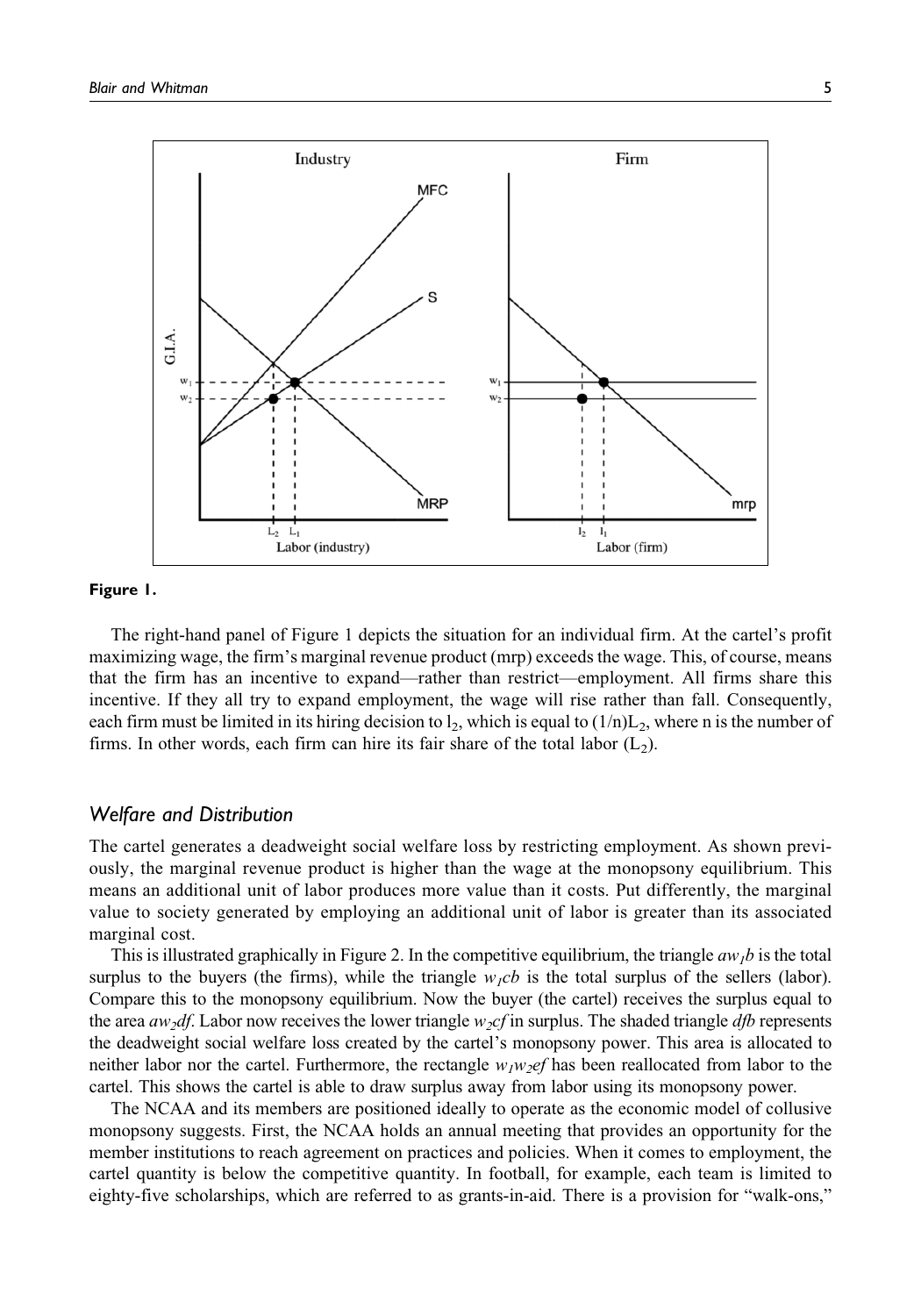

#### Figure 2.

which are players willing to participate without any financial aid. There are limits on the number of those as well. $<sup>6</sup>$ </sup>

The wage  $(w_2)$  is strictly limited to "room, board, tuition, books, and fees."<sup>7</sup> Proposals and counterproposals are made and eventually a consensus is reached. The terms are then embodied in the NCAA Bylaws, which are binding on the member institutions.

In addition to restricting the number of student athletes who can be employed, compensation is room, board, tuition, books, and fees. In order to avoid any confusion, the NCAA has spelled out very carefully what can and cannot be given to a student athlete. Perhaps the most famous bit of minutia involved bagels. A bagel without cream cheese was a permissible snack, but a bagel with cream cheese was a violation.<sup>8</sup>

#### III. Additional Cartel Restraints

In the preceding section, we presented an extremely simple model of a buyer cartel restricting purchase (or hiring) decisions and reducing the price (or wage) to improve joint profits. In practice, however, it takes more than that. First, it is necessary to impose restraints on nonprice competition. Second, it is useful to reduce costs related to the employment decision.

#### Restraints on Nonprice Competition

Nobel Laureate George Stigler pointed out that simply agreeing on price would not guarantee cartel success. While such agreements may result in noncompetitive prices, each cartel member would have an incentive to expand its share of the market. $9$  To do so, it would engage in nonprice competition,

<sup>6.</sup> See Bylaw 17.10.2.1.2, "Limit on Number of Participants—Bowl Subdivision."

<sup>7.</sup> See Bylaw 15.02.5, "Full Grant-in-Aid."

<sup>8.</sup> Nathan Fenmo, Three Oklahoma Athletes Penalized by University for Eating Pasta, Los Angeles Times (Feb. 19, 2014), <http://articles.latimes.com/2014/feb/19/sports/la-sp-sn-three-oklahoma-athletes-penalized-over-pasta-20140219>.

<sup>9.</sup> George J. Stigler, Price and Non-Price Competition, 76 J. Pol. Econ. 149 (1968).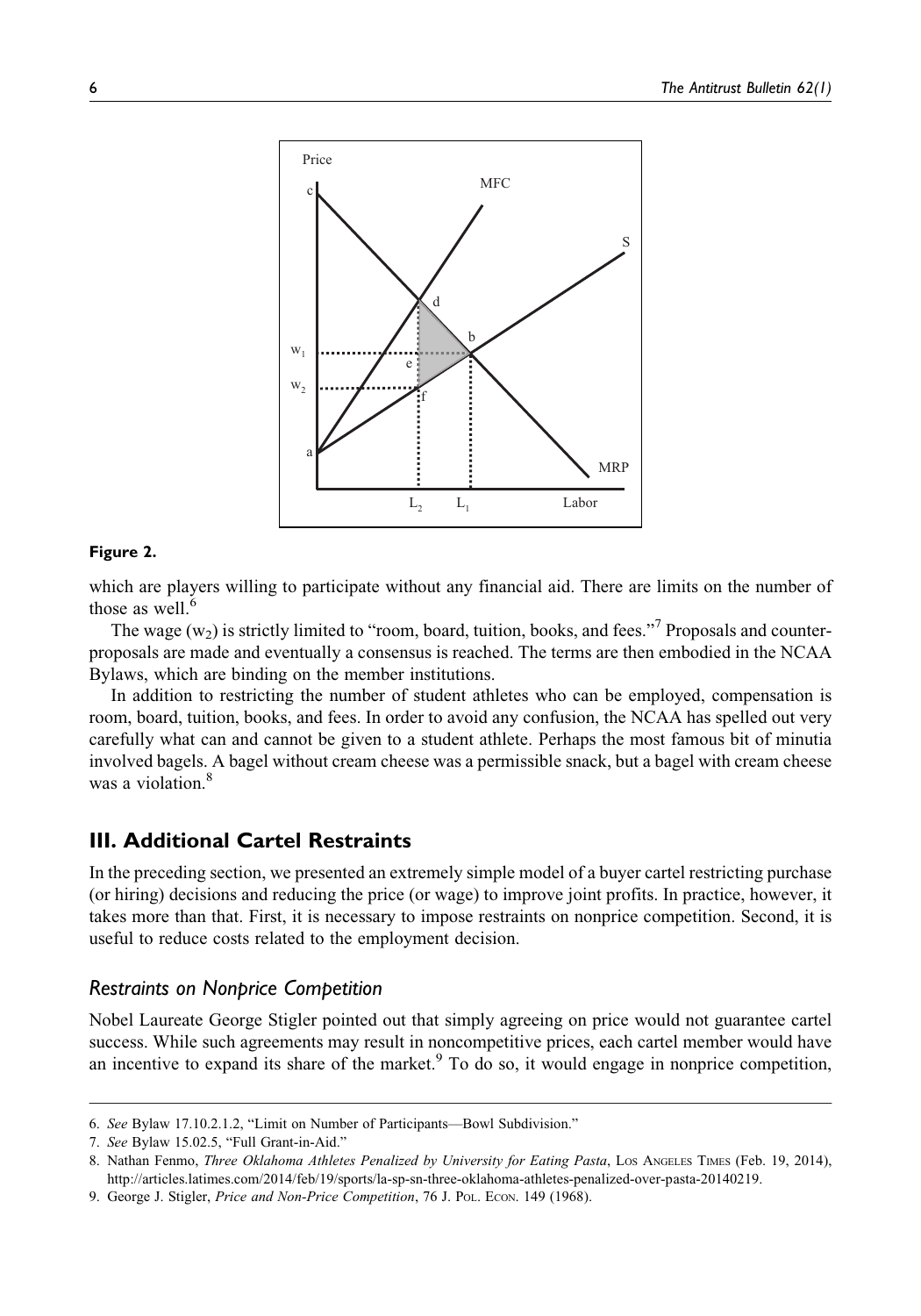which would increase its costs and thereby dissipate the cartel profits. In the limit, nonprice competition could increase costs sufficiently to erase all cartel profits. To avoid this fate, the NCAA and its members have tried to minimize the costs of nonprice competition.

In addition to depressing the student athlete's compensation, which would ordinarily lead to increased employment, the NCAA limits the number of scholarships that can be awarded.<sup>10</sup> The Bylaws carefully spell out the number by sport and how to count multisport athletes.

There are many further restraints on competition covering recruiting: contacts with players, visits, length of visits, expenditures on visits, souvenirs, and activities during visits. Schools are not allowed to recruit student athletes who have signed with another school.<sup>11</sup> To further reduce incentives to induce transfers, the NCAA's onerous transfer rules limit the attractiveness of transferring from the athlete's perspective. $^{12}$ 

The models of competition that provide the foundation for antitrust policy in the U.S. implicitly or explicitly assume that everyone has sufficient information to make sound decisions. The NCAA, which is made up of institutions dedicated to imparting information, ironically tried to impose limits on the information available to student athletes. For example, if a student athlete hires an agent, he or she loses all future eligibility. In addition, if a student athlete wants to determine the sensibility of turning pro early by testing the draft, all future eligibility is lost. That is, there is no turning back. These efforts to restrict important information may reduce costs to the schools.

Until recently, the NCAA imposed a one-year limit on the contract between the student athlete and the school. In the next section, we examine this restraint and a failed legal challenge.

There is fierce competition among NCAA members for the service of "5-star" and "4-star" athletes. In order to preserve cartel profits, it is necessary to put curbs on this activity. The NCAA Bylaws put limits on employee turnover. In the NCAA, turnover is inevitable since athletic ability is limited. Some turnover can be reduced, however, by preventing schools from recruiting athletes who are already committed to other schools.

The NCAA voted to ban athlete-only housing in 1991, with the rule change taking effect in the fall of 1996. The NCAA justified the decision by arguing that "athletic dorms contributed to feelings of student-athlete isolation."<sup>13</sup> A more cynical observer might instead view this as further restraint on nonprice competition among member universities. As noted above, NCAA members fiercely compete for the most talented athletes. Even small differences in amenities, especially regarding housing, can make a difference in the recruiting process. This tactic is well known and luxurious dormitories are integral for recruiting athletes and nonathletes alike.<sup>14</sup>

NCAA Bylaw 16.5.1.1, "Athletics Dormitories," states: "Athletics dormitories shall be defined as institutional dormitories in which at least 50 percent of the residents are student-athletes." Of course, this means member universities can house their athletes in any dorm so long as the proportion of athletes never exceeds 50%. However, a sufficiently large dormitory could be a de facto athletic dormitory without violating this rule. Indeed, this is exactly what member universities are doing.

<sup>10.</sup> See Bylaw 15.5, "Maximum Institutional Grant-in-Aid Limitations by Sport."

<sup>11.</sup> See Bylaw 13.1.1.3, "Four-Year College Prospective Student-Athletes."

<sup>12.</sup> See Bylaw 14.5, "Transfer Regulations."

<sup>13.</sup> Doug Bedell, Not a Sporting Match, CHICAGO TRIBUNE (Mar. 23, 1997), [http://articles.chicagotribune.com/1997-03-23/](http://articles.chicagotribune.com/1997-03-23/business/9703230048_1_dorms-agents-and-athletes-athletic-coffers) [business/9703230048\\_1\\_dorms-agents-and-athletes-athletic-coffers](http://articles.chicagotribune.com/1997-03-23/business/9703230048_1_dorms-agents-and-athletes-athletic-coffers).

<sup>14.</sup> Sara Olkon, Luxury Dorms: Purdue University, Other Schools Build Swanky Housing to Lure Undergrads, CHICAGO TRIBUNE (Sep. 17, 2009), [http://articles.chicagotribune.com/2009-09-17/news/0909161250\\_1\\_purdue-university-dorms-luxury.](http://articles.chicagotribune.com/2009-09-17/news/0909161250_1_purdue-university-dorms-luxury)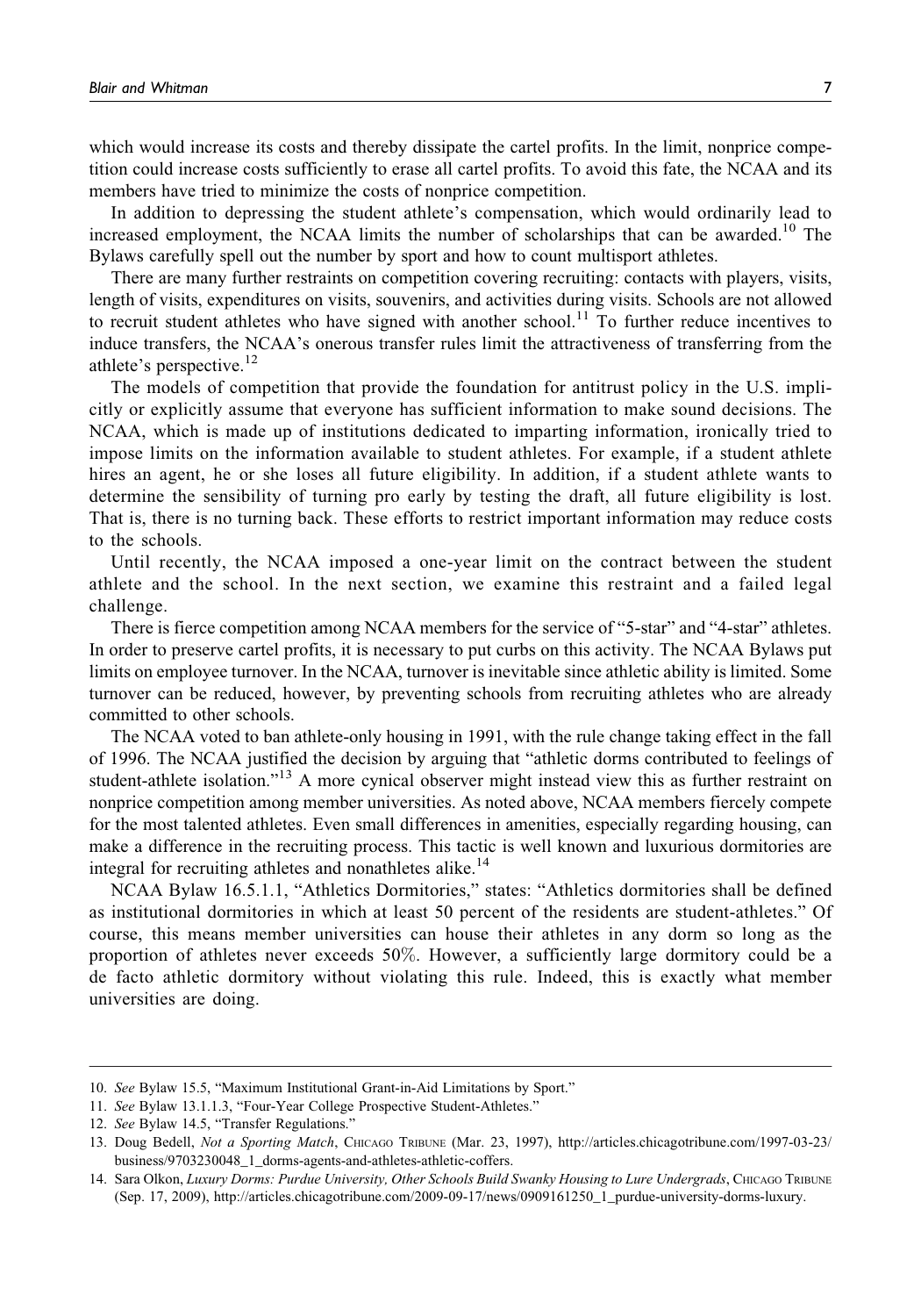One such example is Auburn University's South Donahue Residence Hall, which has replaced what was previously an athletic dormitory. The \$51 million building contains 209 rooms—more than enough to house the entire football team while still remaining below the 50% threshold.<sup>15</sup> The building is clearly intended to be an athletic dormitory, as it is located near the football stadium, basketball arena, and many other centers of athletic activity. This indicates how valuable athletic housing is to NCAA members.

### IV. Restraints on Contract Duration

Until a recent change, the NCAA Bylaws did not permit NCAA members to offer multiyear contracts to student athletes. This restraint minimized risk for the school and reduced expected costs at the student athlete's expense.

In the absence of the discipline imposed by the NCAA, member institutions may well have competed on this dimension in order to recruit the best athletes. By and large, competition has been avoided by agreement among member institutions.

In this section, we examine the costs and benefits of multiyear contracts from the student-athlete's perspective and from the college's perspective. This analysis identifies the distribution of risks, which fall disproportionally on the student athlete. It also identifies the benefits of collusion among the schools. We then turn to an examination of the relevant NCAA Bylaws.

#### Costs and Benefits of Multiyear Contracts

Top football prospects are flooded with scholarship offers from the likes of Alabama, Florida State, Ohio State, and USC. These schools can tout the quality of their educational programs, the quality of their coaching staff, the quality at their football facilities, location, weather, and a host of other things. When one of the recruiting rivals lands a prospect, the school and the athlete sign a contract, which sets out the school's obligations and the athlete's responsibilities in broad terms. The duration of the contract is an important element in distributing the risks associated with commitments agreed to by the parties.

When a football program awards a scholarship to a player, there are risks. The player's skills may not transfer from high school excellence to the major college level. A promising player may not develop. The player might be injured, a heart defect may be discovered, or the player may become ill. Some players are simply bad apples and get in trouble with the law. In some cases, a change in coaching staffs may cause a mismatch in skills.

If the athlete has a one-year contract with the university the risk of nonrenewal falls squarely on the athlete's shoulders. If the university offers a multiyear contract, the risk shifts to the university since it must support the athlete even if he or she cannot compete.

As we will see, shifting the risk to the athlete provides a cost saving for the school and thereby improves the profitability of the football program.

### Expected Value of a Scholarship

When a player signs a letter of intent he or she usually receives a one-year contract that is renewable for up to four additional years. If a player is injured and can no longer compete, the contract may not be renewed by the school. On signing day, therefore, the value of the scholarship is a random variable. The expected value of the scholarship is  $E[S] = S_1 + \frac{pS_2}{1+r} + \frac{p^2S_3}{(1+r)^2} + \frac{p^3S_4}{(1+r)^3} + \frac{p^4S_5}{(1+r)^4}$ , where E is the

<sup>15.</sup> Charles Goldberg, Suite Life: Auburn Athletes Like New Residence Hall, AUBURNTIGERS.COM (Aug. 1, 2013), [http://](http://www.auburntigers.com/genrel/080113aab.html) [www.auburntigers.com/genrel/080113aab.html](http://www.auburntigers.com/genrel/080113aab.html)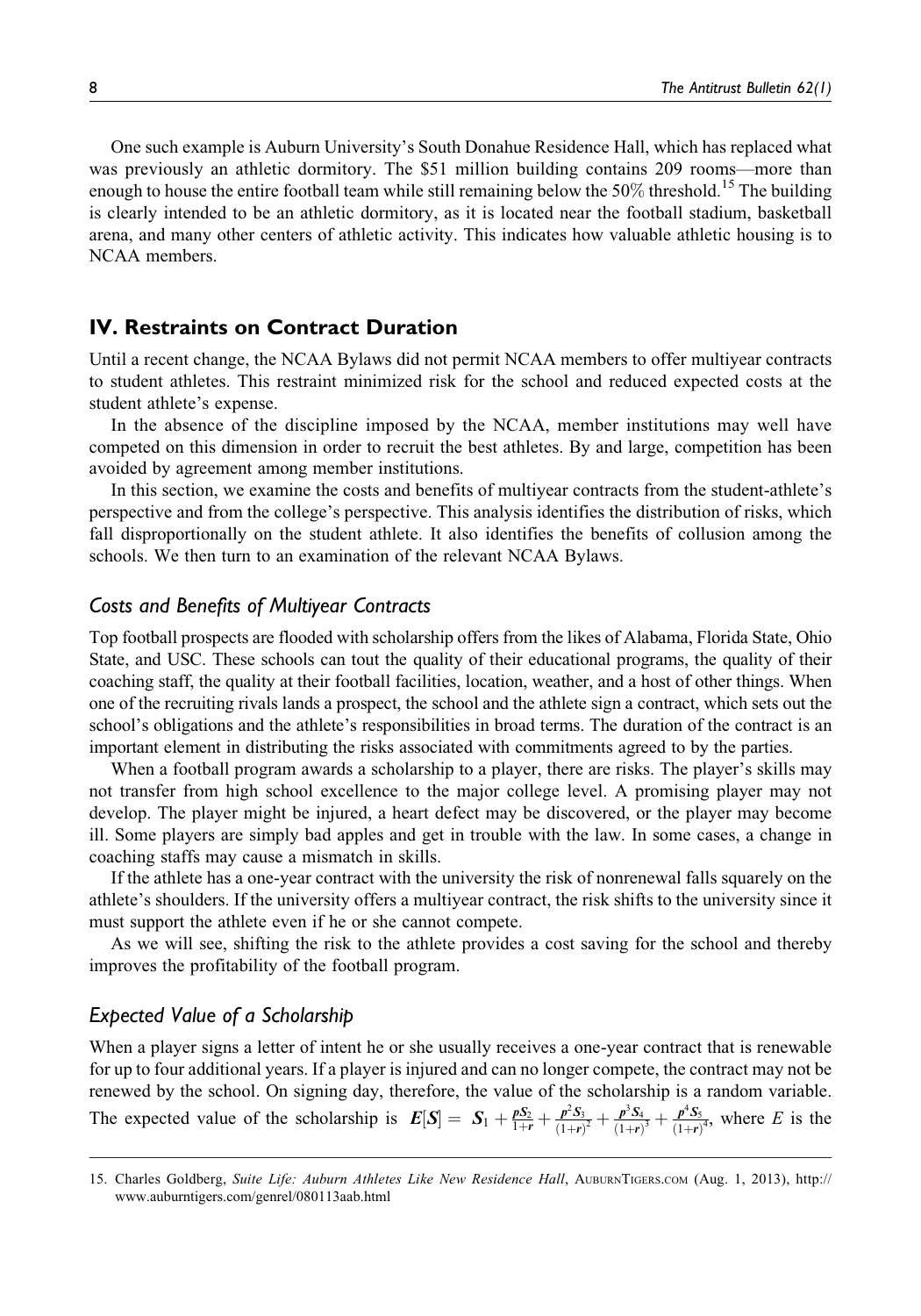expectations operator, p is the probability that the scholarship will be renewed for year t,  $S_t$  is the value of the scholarship in year  $t$ , and  $r$  is the discount rate. If the athlete had received a multiyear contract for five years, then the present value of the contract would be  $PV(S) = S_1 + \sum_{t=1}^{4}$  $\frac{4}{t=1} \frac{S}{(1+r)^t}$ , where  $\sum$  is the summation operator. By making some assumptions about the numerical values of  $S$ ,  $P$ , and  $r$ , we can compare the two values.

### Numerical Example

For purposes of comparison, we will assume specific values for  $S$ ,  $P$ , and  $r$ . First, we assume that the value of a one-year scholarship is \$30,000. For simplicity, we do not increase the value over time. We assume that the probability of scholarship renewal is 0.9 and that the discount rate is 8.0 percent. Based on those assumptions, the present value of a five-year contract is  $PV(S) = $30,000 + \frac{$30,000}{$(1.08)} + \frac{$30,000}{$(1.08)^2} + \frac{$30,000}{$(1.08)^3} + \frac{$30,000}{$(1.08)^4}$ , which amounts to \$129,363.81.

In contrast, the expected value of a series of one-year contracts is reduced by the probability of nonrenewal. Under these assumptions, the expected value is  $E[S] = $30,000+$  $\frac{(0.9) \$30,000}{(1.08)} + \frac{(0.81) \$30,000}{(1.08)^2} + \frac{(0.73) \$30,000}{(1.08)^3} + \frac{(0.66) \$30,000}{(1.08)^4}$ , which amounts to \$107,771.85. The difference  $(1.08)^2$  $(1.08)^3$  $(1.08)^4$ between these two values is the benefit that the school enjoys by limiting scholarship contracts to one-year, and thereby shifting the risk of nonrenewal to the student athletes. For top prospects, the increased value of a five-year commitment could be an important competitive influence on signing day. Until recently, the NCAA has forbidden competition on this dimension pursuant to the agreement reached by the member institutions.

On signing day, the benefit to the athlete is equal to the present value of the commitment, which depends on whether it is a series of one-year contracts or a single multiyear contract. At the same time, those alternative values represent the cost to the school. Expected costs are lower if the school employs a series of one-year contracts. Exacerbating this incentive to reduce costs is the fact that there is a limit on the number of athletes that can be on scholarship.

## NCAA Bylaws

The limits on competition in contract terms are governed by the NCAA Bylaws. Prior to their recent revision, contracts with the student athletes were limited to one year or less. More specifically, the contract duration was found in Bylaw 15.3.3, "Period of Institutional Financial Aid Award."

15.3.3.1 One-Year Period. If a student's athletics ability is considered in any degree in awarding financial aid, such aid shall neither be awarded for a period in excess of one academic year nor for a period less than one academic year (see Bylaw 15.01.5). (Revised: 4/27/06; effective: 8/1/06)

15.3.3.1.1 Exceptions. An institution may award athletically related financial aid to a student-athlete for a period of less than one academic year only under the following circumstances: (Adopted: 4/27/06; effective: 8/1/06)

(a) Midyear Enrollment. A student-athlete whose first full-time attendance at the certifying institution during a particular academic year occurs at midyear (e.g., the beginning of the second semester or second or third quarter of an academic year) may receive a financial aid award for the remainder of that academic year. (Revised: 5/9/06)

(b) Final Semester/Quarter. A student-athlete may receive athletically related financial aid for less than one academic year, provided the student is in the final semester or final two quarters of his or her degree program and the institution certifies that the student is carrying (for credit) the courses necessary to complete the degree requirements.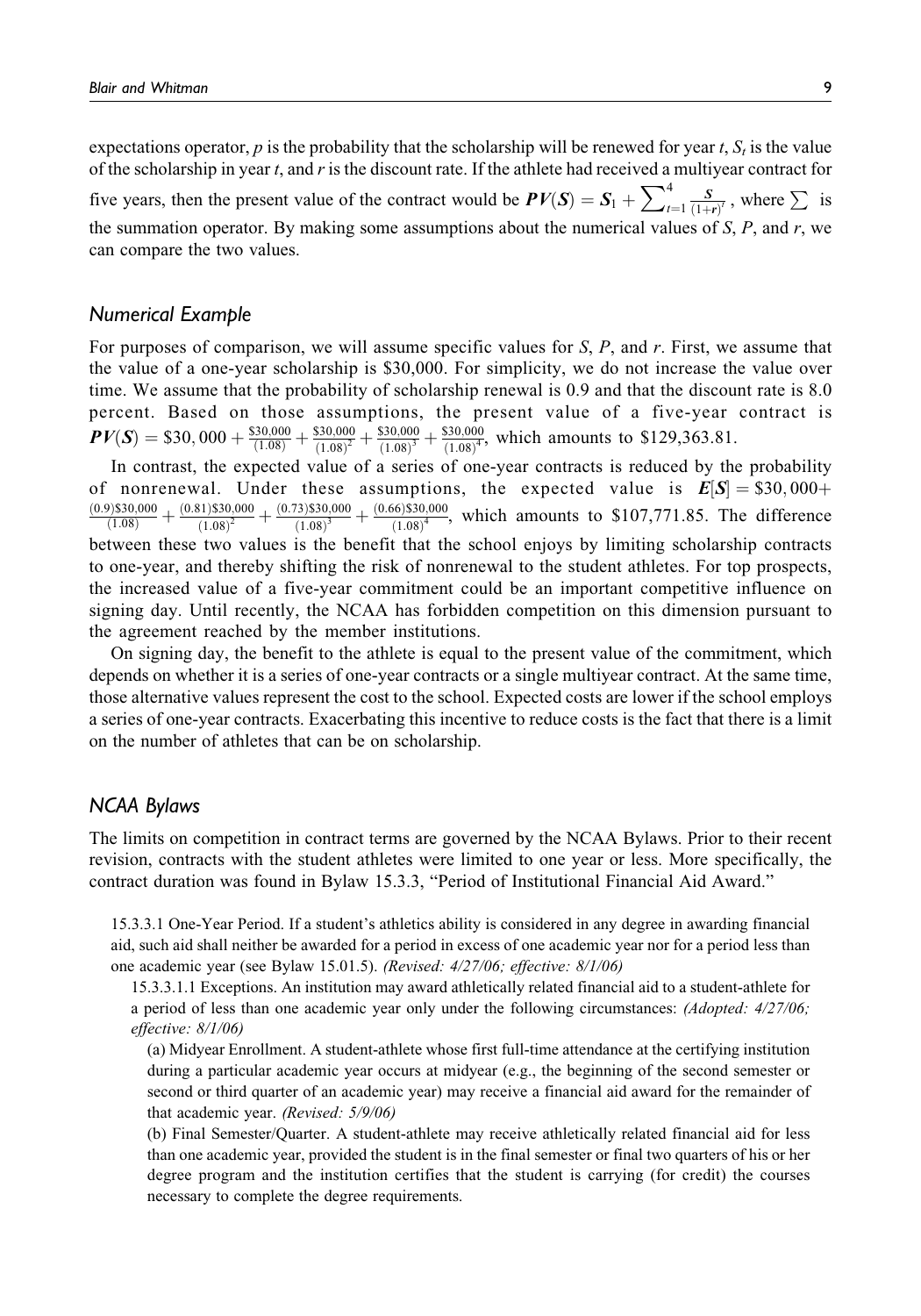(c) One-Time Exception. One time during a student-athlete's enrollment at the certifying institution he or she may be awarded athletics aid for less than a full academic year, provided the student-athlete has not previously received athletically related financial aid from the certifying institution. (d) Eligibility Exhausted/Medical Noncounter. A student-athlete who has exhausted eligibility and is exempt from counting (per Bylaw 15.5.1.6) in the institution's financial aid limit, or a student-athlete who is exempt from counting (per Bylaw 15.5.1.3) due to an injury or illness may receive athletically related financial aid for less than one academic year. If an institution awards aid under this provision, the institutional financial aid agreement shall include specific nonathletically related conditions (e.g., academic requirements) the student-athlete must satisfy in order for the aid to be renewed for the next academic term or terms. If the student-athlete satisfies the specified conditions, the institution shall award financial aid at the same amount for the next term or terms of the academic year. If the studentathlete does not satisfy the specified conditions, he or she must be provided a hearing opportunity per Bylaw 15.3.2.4. (Adopted: 4/24/08; effective: 8/1/08)

This is the bylaw that allowed universities to dismiss athletes who are injured and could not perform or whose athletic potential was over estimated when they were recruited out of high school. It is also the bylaw that led to the  $Agnew$  case.<sup>16</sup>

## V. The Agnew Litigation

Joseph Agnew agreed to play football for Rice University in exchange for a scholarship. The terms of the scholarship were governed by NCAA Bylaws. An issue in his subsequent antitrust case was the NCAA's limit on the duration of the contract. In his second year, Agnew was injured and his scholarship was not renewed for his junior year. After appealing the decision, Agnew received only a tuition scholarship for his junior year. He received no aid at all for his senior year and, therefore, had to pay for his room, board, tuition, and books out of his own pocket.

Patrick Courtney's experience at North Carolina A&T was somewhat similar. He also signed a oneyear contract, which was not renewed after he suffered an injury while training to play football. Courtney transferred to another school, but without financial aid, which meant that he was on his own to pay for the cost of attendance.

Agnew and Courtney filed an antitrust suit against the NCAA in federal district court in northern California. The NCAA asked the court in California to transfer the case to Indianapolis, which is in the Seventh Circuit and is the home of the NCAA. The district court transferred this case. The NCAA filed a motion to dismiss Agnew's case on the grounds that Agnew's complaint failed to allege a relevant product market. The district court in Indianapolis granted the NCAA's motion to dismiss the case and, on appeal, the Seventh Circuit affirmed the district court's decision.

At the heart of the Agnew suit was the allegation that the NCAA Bylaws reflect a horizontal agreement among the member institutions. The agreement to limit scholarship contracts to one year prevented the schools from competing on this contract term. Agnew contended that without this restraint schools would have offered four-year unconditional scholarships. As a result, the bylaws restrained competition at the expense of Agnew and other similarly situated athletes. Agnew and Courtney alleged that they suffered antitrust injury because their physical injuries resulted in nonrenewals. The nonrenewals imposed financial harm because they had to pay for their education. Their financial injuries resulted from the collusive agreement to limit the duration of their contracts.

The district court pointed out that a successful plaintiff alleging a Section 1 violation must prove three things. First, there must be evidence of an agreement between two or more legally independent

<sup>16.</sup> Agnew v. National Collegiate Athletic Association, 683 F. 3d 328 (7th Cir. 2012).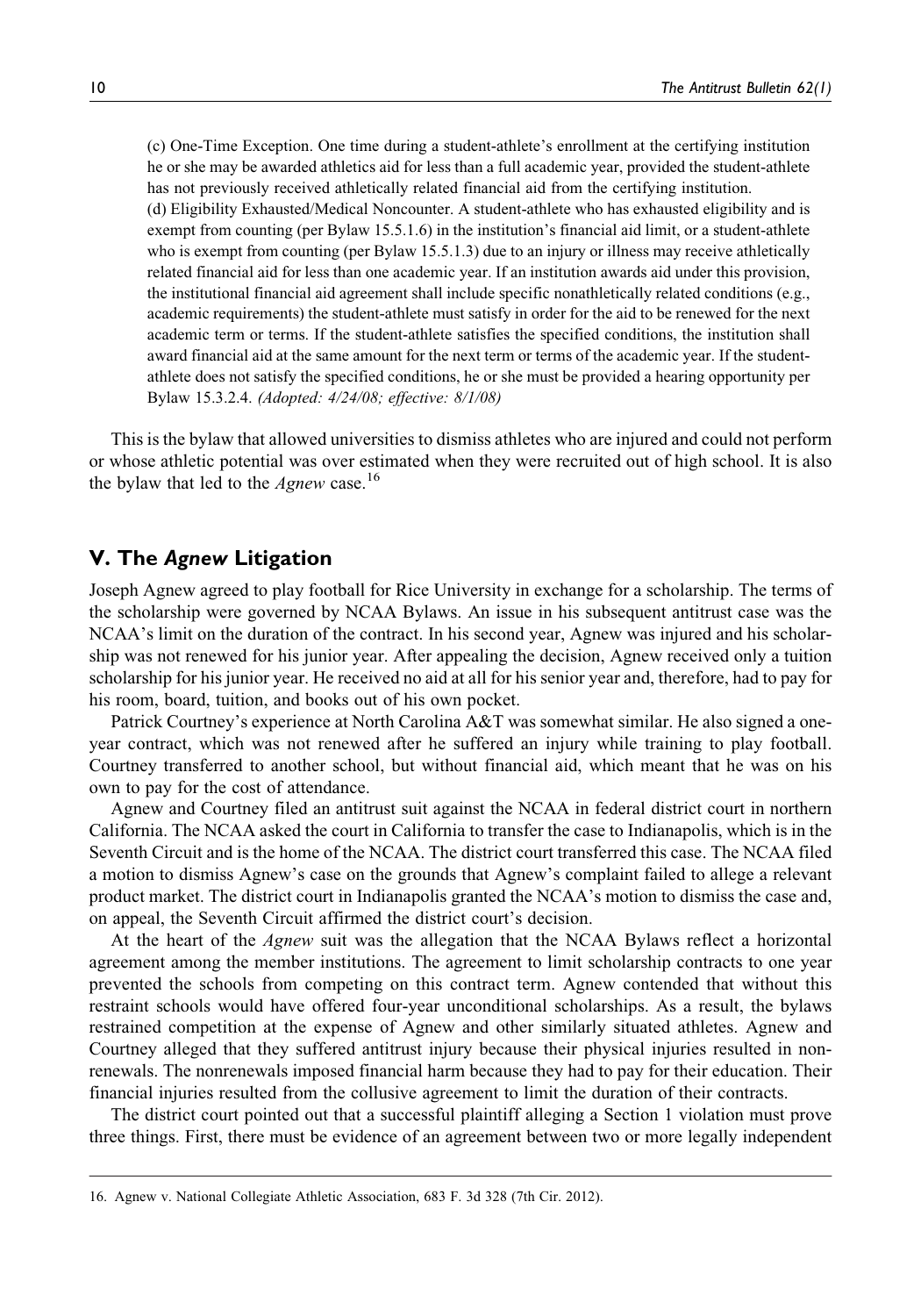entities-since Section 1 requires multiple actors. Second, the agreement must unreasonably restrain competition in a relevant market. Third, the restraint must cause injury to the market.

Proof of agreement was easy in this case because the plaintiffs complained that an NCAA Bylaw constituted the unreasonable restraint. Since all NCAA members agreed to honor the bylaws, proof of the agreement was self-evident. Agnew's problem arose because he failed to identify a relevant product market.<sup>17</sup>

Agnew's complaint challenged the agreement to limit the duration of the contract between an NCAA member and a student athlete. It would have been natural to allege that the relevant product market was the market for labor services at NCAA Division I football players or some variation thereof. However, an earlier Seventh Circuit decision foreclosed that option. In Banks v. National Collegiate Athletic Association,<sup>18</sup> the Seventh Circuit rejected the concept of a labor market in the amateur college sports context. If such a market existed, the price paid by the schools would be determined by the supply and demand in the market. But student athletes receive grants-in-aid, which are limited to room, board, tuition, and books. Thus, the "price" is determined by a school's tuition and not by the forces of supply and demand in the alleged labor market. This obviously misses the point that compensation is not determined by market forces because the NCAA cartel determines the compensation and codifies that agreement in its bylaws.

The Agnew court recognized the Seventh Circuit's holding in Banks as controlling precedent. Consequently, Agnew could not successfully define the relevant product market as the market for the labor services of student athletes.

#### Agnew's Appeal

Agnew appealed the district court's dismissal of his suit to the Seventh Circuit. Ultimately, the Seventh Circuit agreed with the district court that Agnew had failed to adequately allege a commercial market that was adversely affected by an NCAA Bylaw restricting competition.

The Seventh Circuit cited *Board of Regents*<sup>19</sup> for the proposition that the NCAA's members provide competition on the field between teams that are made up of amateur football players. If they are to preserve the character of this product, they must agree among themselves on many decisions. Otherwise, those teams that do not adhere to the tradition of amateurism will have an unfair advantage on the field. To the extent that NCAA Bylaws serve the purpose of preserving amateurism, they may be entitled to a presumption of reasonableness. If the bylaws restrain competition beyond that which is necessary to preserve amateurism, they must be evaluated under a rule of reason analysis. On its face, the bylaw in question has nothing to do with preserving amateurism or the tradition of fielding student athletes.

The Seventh Circuit found that "[i]t is undeniable that a market of some sort is at play in this case. A transaction clearly occurs between a student-athlete and a university. The student athlete uses his athletic abilities on behalf of the university in exchange for an athletic and academic education, room, and board." But the court went on to point out that the Sherman Act only applies to commercial transactions. Thus, the question then becomes whether the exchange between a student-athlete and a university could be considered commercial. There is, however, no bright line that separates commercial and noncommercial transactions. Following Board of Regents, the court observed that all NCAA regulations are subject to the Sherman Act.

<sup>17.</sup> The relevant market has two dimensions: (1) a relevant product (or service) market and (2) a relevant geographic market. Agnew alleged that the relevant geographic market was the United States and the court agreed.

<sup>18.</sup> Banks v. National Collegiate Athletic Association, 977 F. 2d 1081 (7th Cir. 1992).

<sup>19.</sup> National Collegiate Athletic Association. v. Board of Regents of Univ. of Okla., 468 U.S. 85 (1984).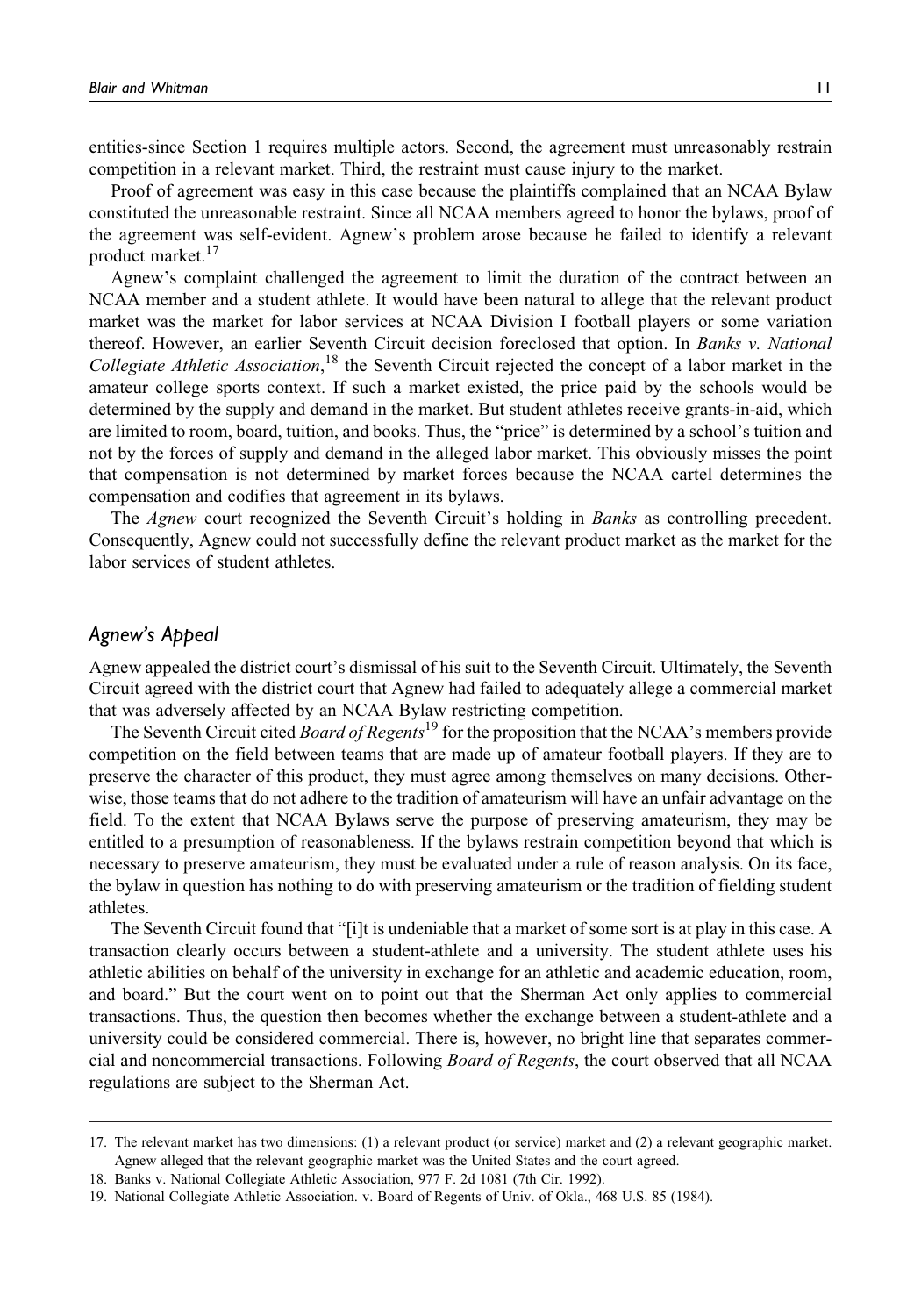The Seventh Circuit began its analysis in Agnew by pointing out that the transaction between major university football programs and the student athletes cannot be characterized as noncommercial. Thus, they are subject to scrutiny under the Sherman Act. The court found that the NCAA limits on contract duration are not obviously related to the protection of amateurism and college football. In fact, the bylaw at issue seemed to be aimed at containing costs rather than protecting the character of college football.

The Court held that the plaintiffs could have alleged a cognizable relevant market for college football players that would have survived a motion to dismiss. Sadly, they did not do so, and therefore the lower court's decision to grant the NCAA's motion to dismiss was appropriate. This seems odd to an economist. The Seventh Circuit precedent in *Banks* precludes the product market definition that the Seventh Circuit in Agnew claims could have been alleged. Faithfully following the *Banks* precedent, which the Seventh Circuit seemed to disavow, hardly seems like adequate grounds for dismissal—at least to an economist.

#### Impact of Altered Bylaws

It is unclear how much influence the *Agnew* case had on the NCAA, but the bylaws were changed in 2012. Following a Presidential Summit organized by Mark Emmert, the NCAA revised its bylaws to permit its members to offer multiyear contracts. Currently, Bylaw 15.3.3.1 "Period of Award" states:

If a student's athletics ability is considered in any degree in awarding financial aid, such aid shall neither be awarded for a period less than one academic year nor for a period that would exceed the student's five-year period of eligibility (see Bylaws 12.8 and 15.01.5). One-year grants-in-aid shall be awarded (as set forth in the written statement per Bylaw 15.3.2.2) in equal amounts for each term of the academic year. (Revised: 4/27/06 effective 8/1/06, 10/27/11 effective 8/1/12; awards may be executed before 8/1/12, 8/7/14).

Thus, schools can now compete—however grudgingly—on this basis.

At least initially, there was considerable resistance toward implementation of the new rule. In most endeavors in life, there are few guarantees. If an employee does not work out due to lack of ability, poor work ethic, trouble with the law, insubordination, and the like, employers are not bound to retain him or her. Many athletic administrators feel the same way about the student athletes. On the other hand, the fault—if any—may not be the athlete's. In Agnew, for example, both Agnew and Courtney were injured. Agnew was hurt while playing football, and Courtney was hurt while training to play football. Nonrenewal in these circumstances seems a bit harsh.

In some cases, a coach who employs a spread-option offensive system is replaced by a coach who prefers a pro-style offense. A promising spread-option quarterback may not fit in and is, therefore, expendable. Given the NCAA's onerous transfer rules, nonrenewal in these circumstances would be clearly objectionable.

An early survey by the *Chronicle of Higher Education*<sup>20</sup> revealed a very slow start on multiyear contracts. The survey indicated that two-thirds of schools in the five power conferences—ACC, Big Ten, Big 12, Pac 10, and SEC—had awarded multiyear contracts, but not very many of them.

Initially, the freedom to offer multiyear contracts was not exercised to a significant degree. For the 2012–2013 academic year, the public universities in the top five conferences offered very few multiyear contracts. There were only six schools that offered more than two dozen. These included Arizona State, Auburn, Florida, Michigan State, North Carolina State, and Ohio State. This list leaves out some financial powerhouses, such as Alabama, Florida State, Georgia, Michigan, Tennessee, and Texas.

<sup>20.</sup> Brad Wolverton & Jonah Newman. Few Athletes Benefit from Move to Multivear Scholarships, CHRON. HIGHER EDUC. (Apr. 19, 2013), [http://www.chronicle.com/article/Few-Athletes-Benefit-From-Move/138643.](http://www.chronicle.com/article/Few-Athletes-Benefit-From-Move/138643)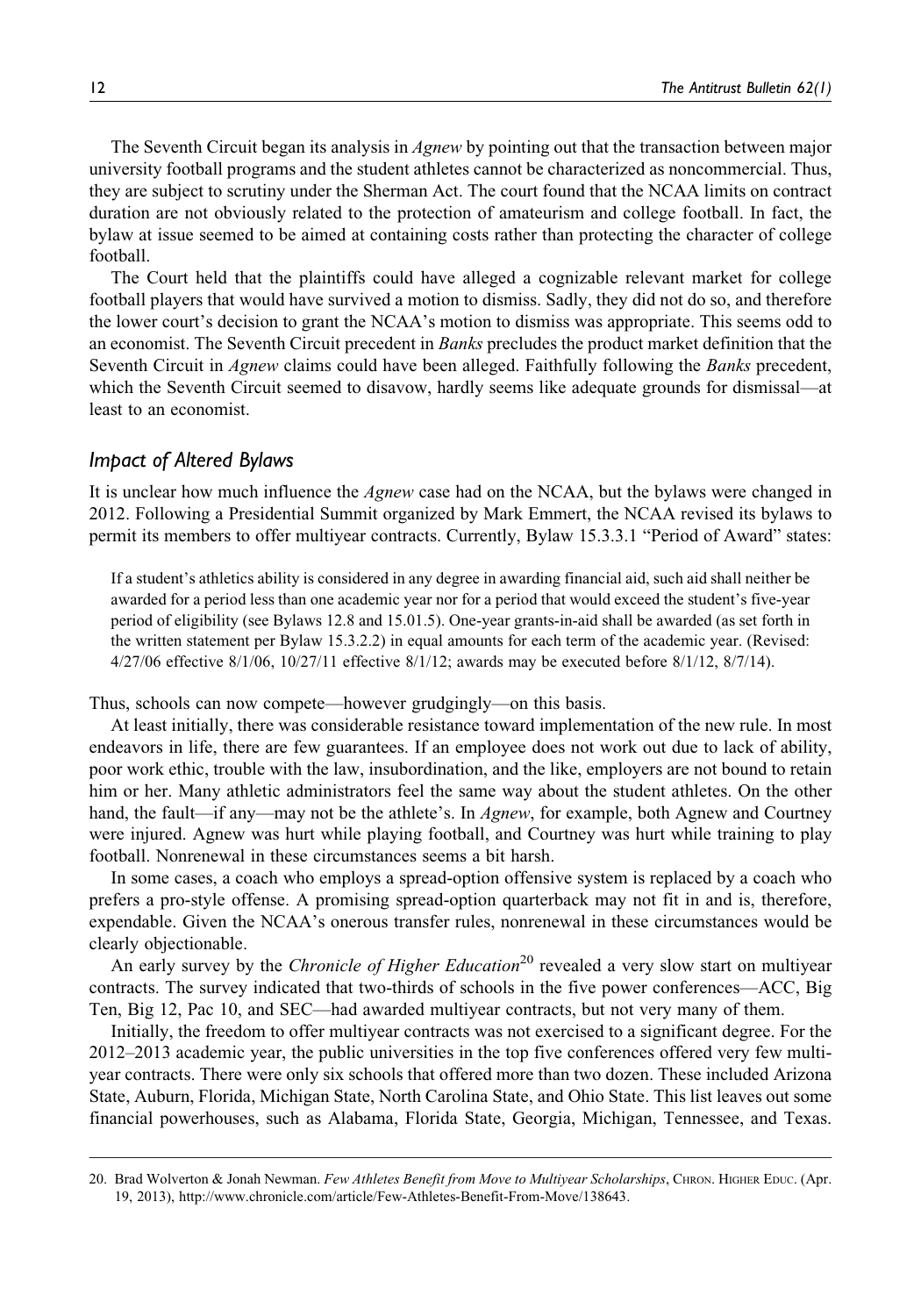Competition, however, can force schools to offer better treatment to the athletes irrespective of a coach's reluctance to do so. In fact, there were early signs of this.

Some universities recognized that they could use multiyear offers to compete in the recruiting battles over top prospects. This is especially true in the revenue-generating sports—football and men's basketball.

#### Final Words on Contract Duration

Unless there is further revision of the NCAA Bylaws reversing course, schools will be competing on contract duration. As long as the contract duration is unspecified, there will be variation across athletes within a sport and variation across sports. This, of course, will appear to be discriminatory and thereby result in wounded feelings. It could also spell trouble under Title IX. $^{21}$ 

Nearly all meaningful revenue is generated by football and men's basketball; for the most part, women's sports and all other men's sports do not support themselves and must be subsidized. Consequently, market forces may not demand that multiyear contracts be awarded. Whether this poses a Title IX problem is debatable.

### VI. Concluding Remarks

A cartel is an association of ostensible competitors that is formed for the purpose of restricting competition between the members. If the members are sellers, the aim is to raise the price above the competitive level. If the members are buyers, the aim is to reduce price below the competitive level. It is clear from this definition that the NCAA is a cartel. We have analyzed their cartel conduct on the buying side of the student-athlete market. In most circumstances, such cartels are unlawful per se. When ostensible competitors collude in the nurse labor market, the high-tech hardware and software engineers market, or the digital animators market they are subject to antitrust scrutiny. The NCAA, however, seems to be shielded by the Court's Board of Regents decision. There, the Court found a need for the NCAA members to agree on more than the rules of play, schedules, championships, and the like. It also articulated a need to preserve the amateur status of the student athletes.

A central feature of the *Board of Regents* ruling is the notion that the NCAA and its members need to collaborate in order to preserve amateurism in collegiate sports. This, however, makes little sense. If a football player receives a grant-in-aid from a private school, such as Duke or Northwestern, that grant-in-aid is worth \$65,000 to \$70,000. This payment in kind is the compensation a student athlete receives in exchange for his or her efforts. It seems odd to call someone earning \$70,000 an amateur. Such athletes are "amateurs" because the NCAA defines them to be "amateurs."

The NCAA and its members behave like a buyer cartel. The predictable effects of this conduct include (1) a reduction in employment, (2) depressed compensation, (3) social welfare losses, and (4) collusive profits at the expense of student athletes. These are objectionable on antitrust grounds and should be challenged by the antitrust agencies and by private parties.

#### Acknowledgements

The authors thank Christine Durrance, Jeffrey Harrison, and Jessica Haynes for past collaboration. We also thank Bailey Fell for research assistance.

<sup>21.</sup> Title IX provides that "[n]o person in the United States shall, on the basis of sex, be excluded from participation in, be denied the benefits of, or be subjected to discrimination under any educational program or activity receiving federal financial assistance."